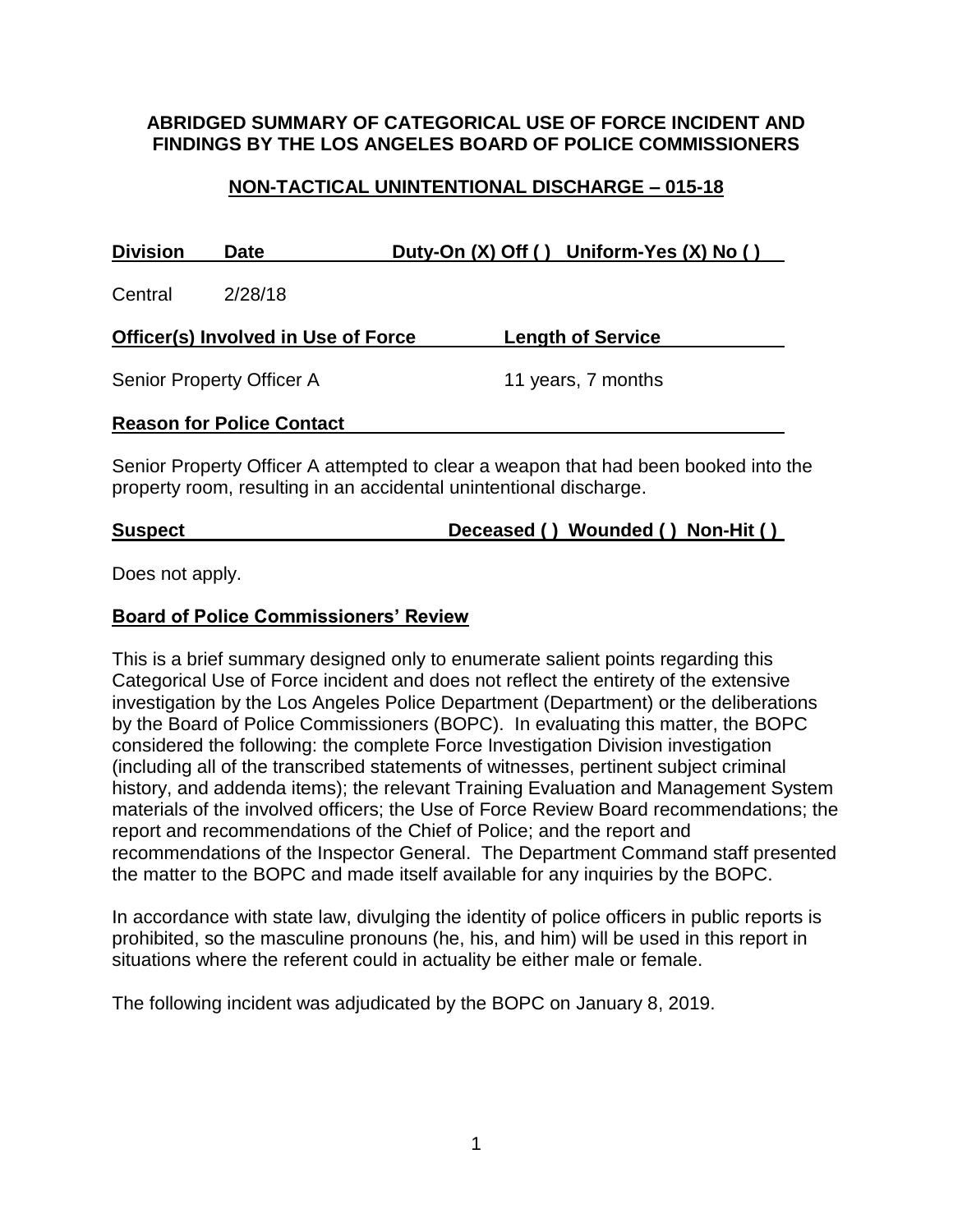#### **Incident Summary**

Senior Property Officer A, along with Property Officers B and C, were in the property receiving room. They were conducting the end of the month reduction of boxed firearms being held for fingerprints or DNA evidence.

Officer B had completed unboxing several handguns and had started processing rifles when he opened a box containing a rifle. Officer B observed the selector switch was in the "Fire" position and turned it to the "Safe" position before removing the rifle from the box. Officer B supported the rifle with his left hand and attempted to pull back the charging handle with his right hand. The handle was jammed. Officer B attempted several more times to open and visually inspect the chamber. Failing to verify the condition of the weapon, Officer B carried the firearm to his supervisor, Officer A.

According to Officer A, Officer B told him he was having a problem with the rifle and the charging handle would not go back. Officer B handed Officer A the rifle. Officer A inspected the rifle and found the selection lever was on "Safety" and there was no magazine in the magazine well. Officer A supported the rifle with his right hand and attempted pull back the charging handle with his left hand. Officer A is left handed. Officer A could not pull back the charging handle. He observed the charging handle was not completely closed but could not see into the chamber to determine if the firearm was loaded. The rifle was pointed down towards the floor and, while insuring he was not touching the trigger, he pulled the charging handle. He was unable to move it. He pulled on the charging handle a second time and the rifle fired.

Something struck Officer A in the neck. He initially thought it was a bullet. Officer A fell forward on his hands and knees and placed the rifle on the floor. The paramedics arrived and examined Officer A. It was determined that he was not struck by a bullet. He was struck by the ejecting spent cartridge case. He declined any further medical treatment. Officer A stated he did not remember being asked any public safety questions.

Sergeants A and B were at their respective desks, approximately 40 feet away, on the far side of the property room. There was a wall between the sergeants and the property officers' work area and Officer A's desk. The sergeants had no view of the incident; however, they heard the gunshot and immediately ran to the scene.

Sergeant B described the distance between the sergeants' desks and Officer A's desk as approximately 150 feet. The distance from Officer A's desk to the east back-wall was measured at 30 feet, and the distance to the sergeant's desk was an estimated 10-15 feet further north.

According to Sergeant A, he was the senior supervisor and designated himself the Incident Commander. Sergeant A described Officer A as being in shock. Officer A was slow to respond to questions. Sergeant A called for paramedics.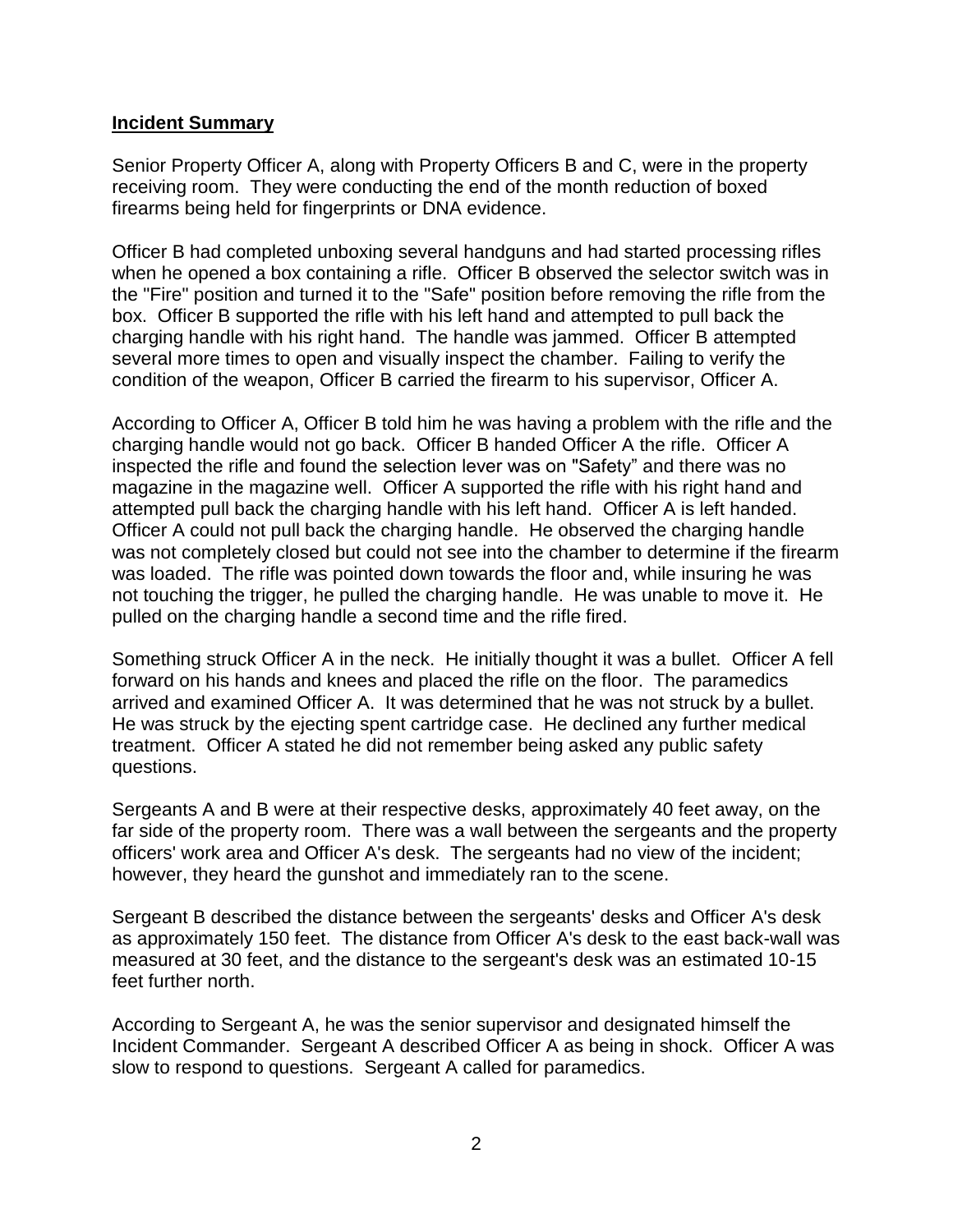According to Sergeant B, he asked Officer A questions related to the Public Safety Statement (PSS). He had modified the questions due to his knowledge that there were no suspects involved in the NTUD. Sergeant B picked up the rifle to confirm it was safe. There was no magazine in the firearm and nothing in the ejection port. Sergeant B placed the rifle back down on the floor. Sergeant A directed property officers not to touch anything.

Department Operations Center (DOC) was notified of the non-tactical unintentional discharge of a firearm with no injuries (NTUD).

Force Investigation Division Detectives reviewed the circumstances surrounding the separation, monitoring and the admonition not to discuss the incident prior to being interviewed by FlD investigators. The scene and all personnel were confined to the basement level of Property Division. All protocols were followed and were appropriately documented.

# **Los Angeles Board of Police Commissioners' Findings**

The BOPC reviews each Categorical Use of Force incident based upon the totality of the circumstances, namely all of the facts, evidence, statements and all other pertinent material relating to the particular incident. In every case, the BOPC makes specific findings in three areas: Tactics of the involved officer(s); Drawing/Exhibiting of a firearm by any involved officer(s); and the Use of Force by any involved officer(s). Based on the BOPC's review of the instant case, the BOPC made the following findings:

# **A. Tactics**

• The BOPC found Property Officer A's tactics to warrant a Tactical Debrief.

### **B. Drawing/Exhibiting**

• Does Not Apply.

### **C. Unintentional Discharge**

• The BOPC found Officer A's unintentional discharge to be accidental, warranting no further action.

# **Basis for Findings**

In making its decision in this matter, the Commission is mindful that every "use of force by members of law enforcement is a matter of critical concern both to the public and the law enforcement community. It is recognized that some individuals will not comply with the law or submit to control unless compelled to do so by the use of force; therefore, law enforcement officers are sometimes called upon to use force in the performance of their duties. It is also recognized that members of law enforcement derive their authority from the public and therefore must be ever mindful that they are not only the guardians,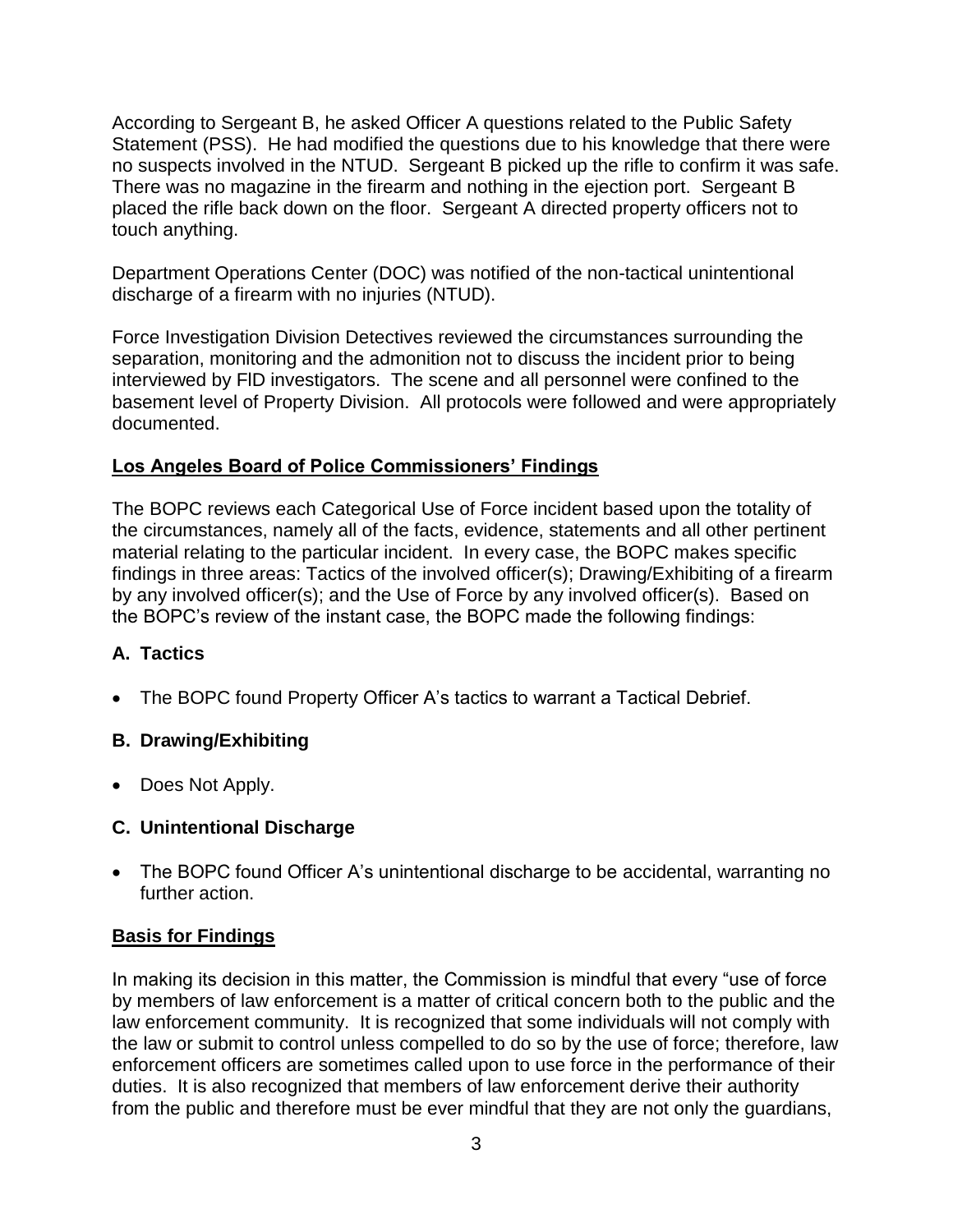but also the servants of the public. The Department's guiding value when using force shall be reverence for human life. Officers shall attempt to control an incident by using time, distance, communications, and available resources in an effort to de-escalate the situation, whenever it is safe and reasonable to do so. When warranted, Department personnel may objectively use reasonable force to carry out their duties. Officers who use unreasonable force degrade the confidence of the community we serve, expose the Department and fellow officers to legal and physical hazards, and violate the rights of individuals upon whom unreasonable force is used. Conversely, officers who fail to use force when warranted may endanger themselves, the community and fellow officers." (Use of Force Policy, Los Angeles Police Department Manual.)

The Commission is cognizant of the legal framework that exists in evaluating use of force cases, including the United States Supreme Court decision in Graham v. Connor, 490 U.S. 386 (1989), that:

"The reasonableness of a particular use of force must be judged from the perspective of a reasonable officer on the scene, rather than with the 20/20 vision of hindsight. The calculus of reasonableness must embody allowance for the fact that police officers are often forced to make split-second judgments – in circumstances that are tense, uncertain and rapidly evolving – about the amount of force that is necessary in a particular situation."

The Commission is further mindful that it must evaluate the actions in this case in accordance with existing Department policies. Relevant to our review are Department policies that relate to the use of force:

Law enforcement officers are authorized to use deadly force to:

- Protect themselves or others from what is reasonably believed to be an imminent threat of death or serious bodily injury; or
- Prevent a crime where the subject's actions place person(s) in imminent jeopardy of death or serious bodily injury; or
- Prevent the escape of a violent fleeing felon when there is probable cause to believe the escape will pose a significant threat of death or serious bodily injury to the officer or others if apprehension is delayed. In this circumstance, officers shall to the extent practical, avoid using deadly force that might subject innocent bystanders or hostages to possible death or injury.

The reasonableness of an Officer's use of deadly force includes consideration of the officer's tactical conduct and decisions leading up to the use of deadly force. (Use of Force Policy, Los Angeles Police Department Manual.)

An officer's decision to draw or exhibit a firearm should be based on the tactical situation and the officer's reasonable belief that there is a substantial risk that the situation may escalate to the point where deadly force may be justified. (Los Angeles Police Department Manual.)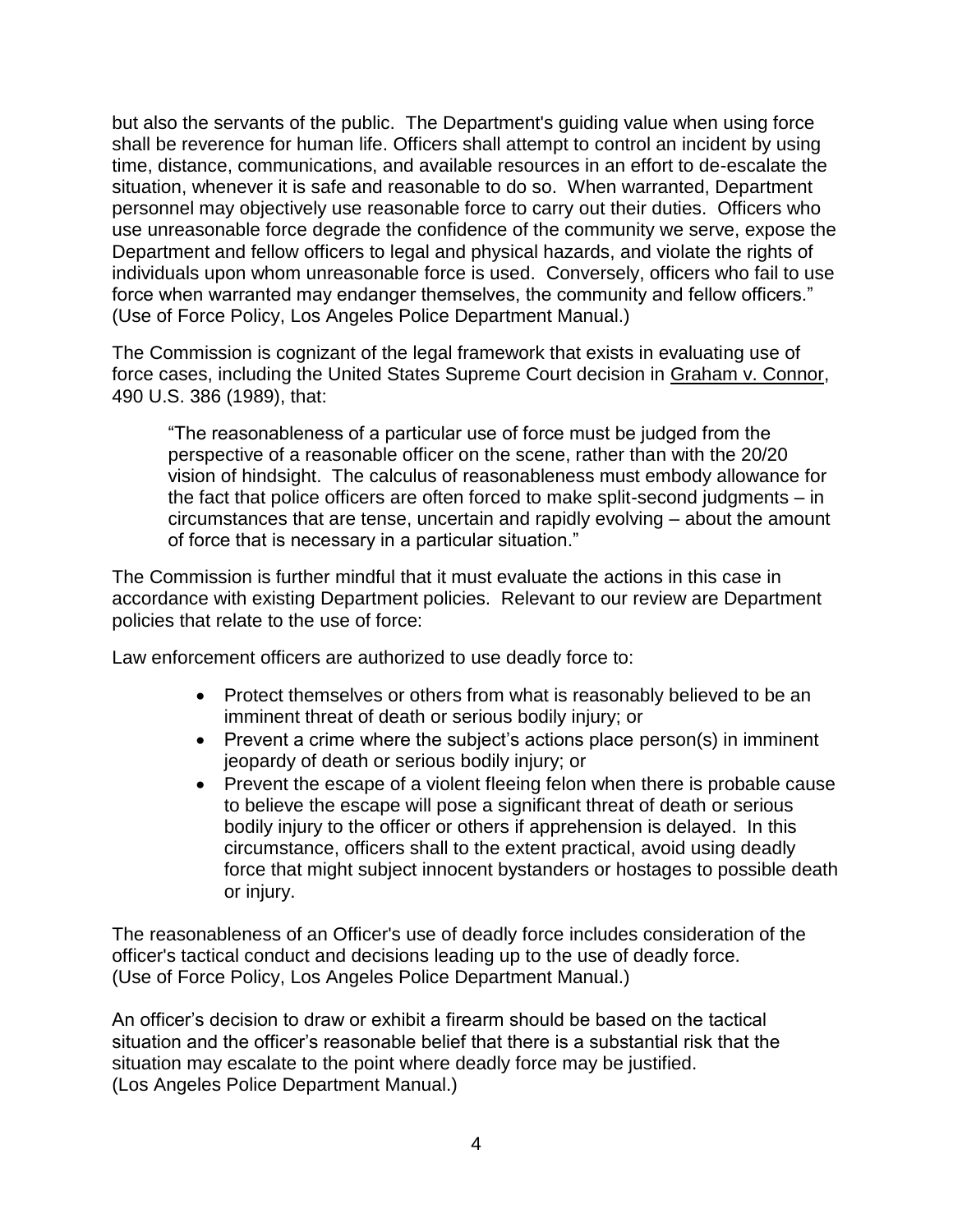Tactical de-escalation involves the use of techniques to reduce the intensity of an encounter with a suspect and enable an officer to have additional options to gain voluntary compliance or mitigate the need to use a higher level of force while maintaining control of the situation. Tactical de-escalation does not require that an officer compromise his or her safety or increase the risk of physical harm to the public. De-escalation techniques should only be used when it is safe and prudent to do so. (Tactical De-Escalation Techniques, October 2016.)

# **A. Tactics**

• Officer A's tactics were not a factor in this incident. Therefore, they were not reviewed or evaluated. However, Department guidelines require personnel who are substantially involved in a Categorical Use of Force incident to attend a Tactical Debrief. Therefore, the BOPC determined that it would be appropriate to recommend a Tactics finding.

During its review of this incident, the BOPC noted the following:

- **Firearms Manipulations** Four Basic Firearms Safety Rules/Weapon **Inspections**
- **Clearing Weapons** The investigation revealed that Officer A attempted to clear a rifle with a jammed bolt action. Officer A was reminded to contact the Firearms Analysis Unit (FAU) when clearing jammed or inoperative weapons, including weapons when there is either a round in the chamber that cannot be extracted or where the condition of the weapon cannot be verified.

These topics were to be discussed at the Tactical Debrief.

### **B. Drawing/Exhibiting**

• Does Not Apply

### **C. Unintentional Discharge**

• **Senior Property Officer A –** (one round)

According to Officer A, he is left-handed. Officer A took possession of the rifle, placed his left hand around the stock and placed his right hand underneath the barrel. Once he had control of the rifle, he pointed it towards the floor, removed his left hand from the stock, and placed two fingers on the charging grip. He attempted to retract the bolt, but the charging handle would not move. He attempted to retract the bolt a second time and the rifle discharged. Officer A stated he did not place his finger on the trigger of the rifle.